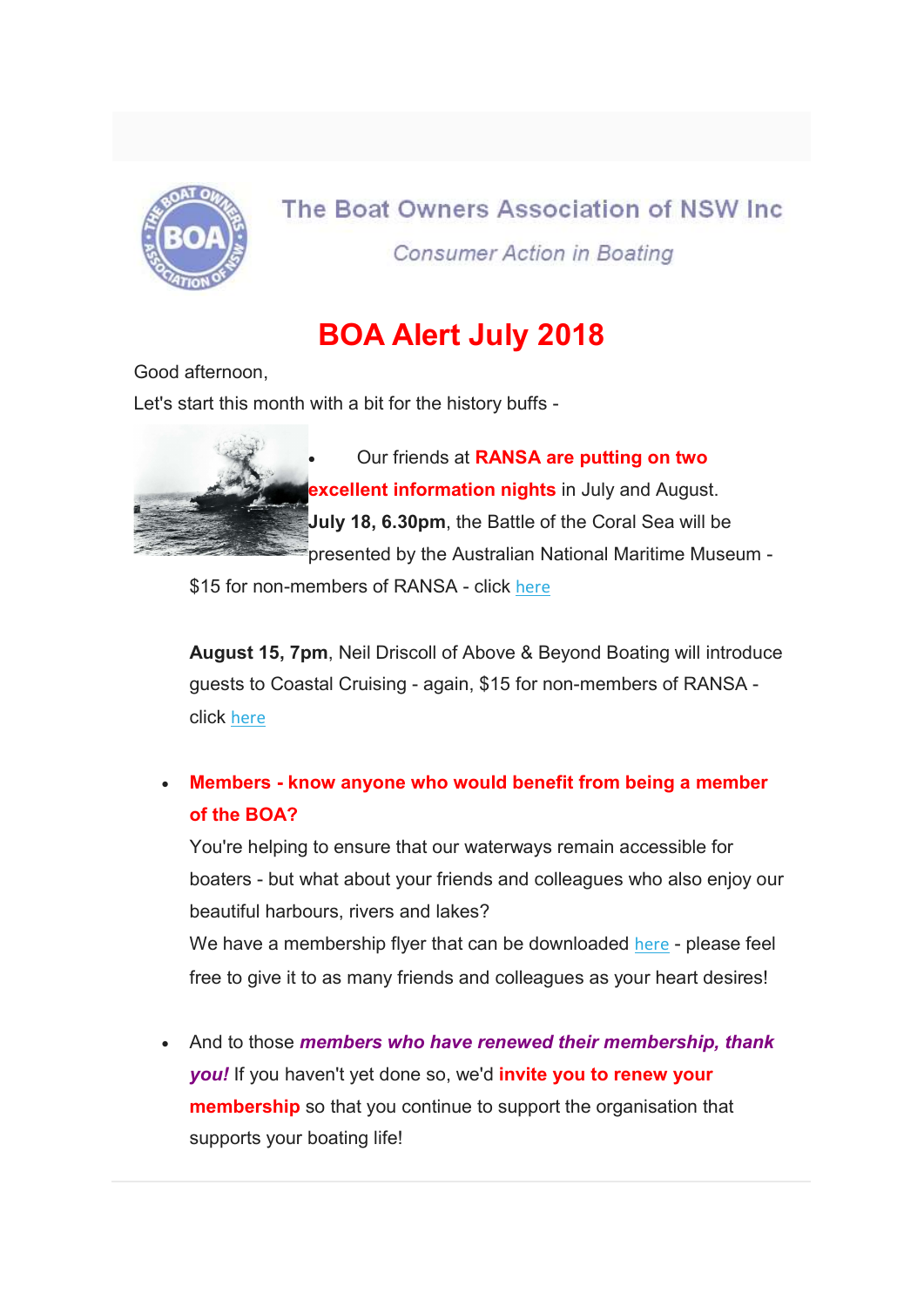If you need any assistance, please contact Joann on 9960 1859 or admin@boatowners.org.au



A reminder that the Sydney International Boat ow is back at Darling Harbour from 2-6 August 2018. Details at https://www.sydneyboatshow.com.au/

- The **Shell Cove Marina development** at Shellharbour has been formally announced. For any members thinking of re-locating southwards, this might be of interest. Details here
- The Department of Primary Industries has released a **consultation** document on Sustainable Aquaculture. Comments are being sought and can be lodged at https://www.dpi.nsw.gov.au/fishing/aquaculture/marine-waters-strategy Chris de Jong, BOA Vice President, is looking at this from the Association's perspective.



 Roads and Maritime Services has written to all Sydney Harbour councils inviting them to participate in funding opportunities to assist with **boat ramp maintenance**. A sample letter, sent to Hunters Hill

Council, is attached here. All harbour councils received a similar letter.

 The Australian Transport Safety Bureau (ATSB) will investigate the loss of 83 shipping containers lost overboard from the Yang Mingoperated cargo ship YM Efficiency off Port Stephens on the central coast of New South Wales.



**The Liberian-flagged YM Efficiency was sailing from** Taiwan to Port Botany with 2,252 loaded containers when **Fit encountered rough weather shortly after midnight on** Friday 01 June.